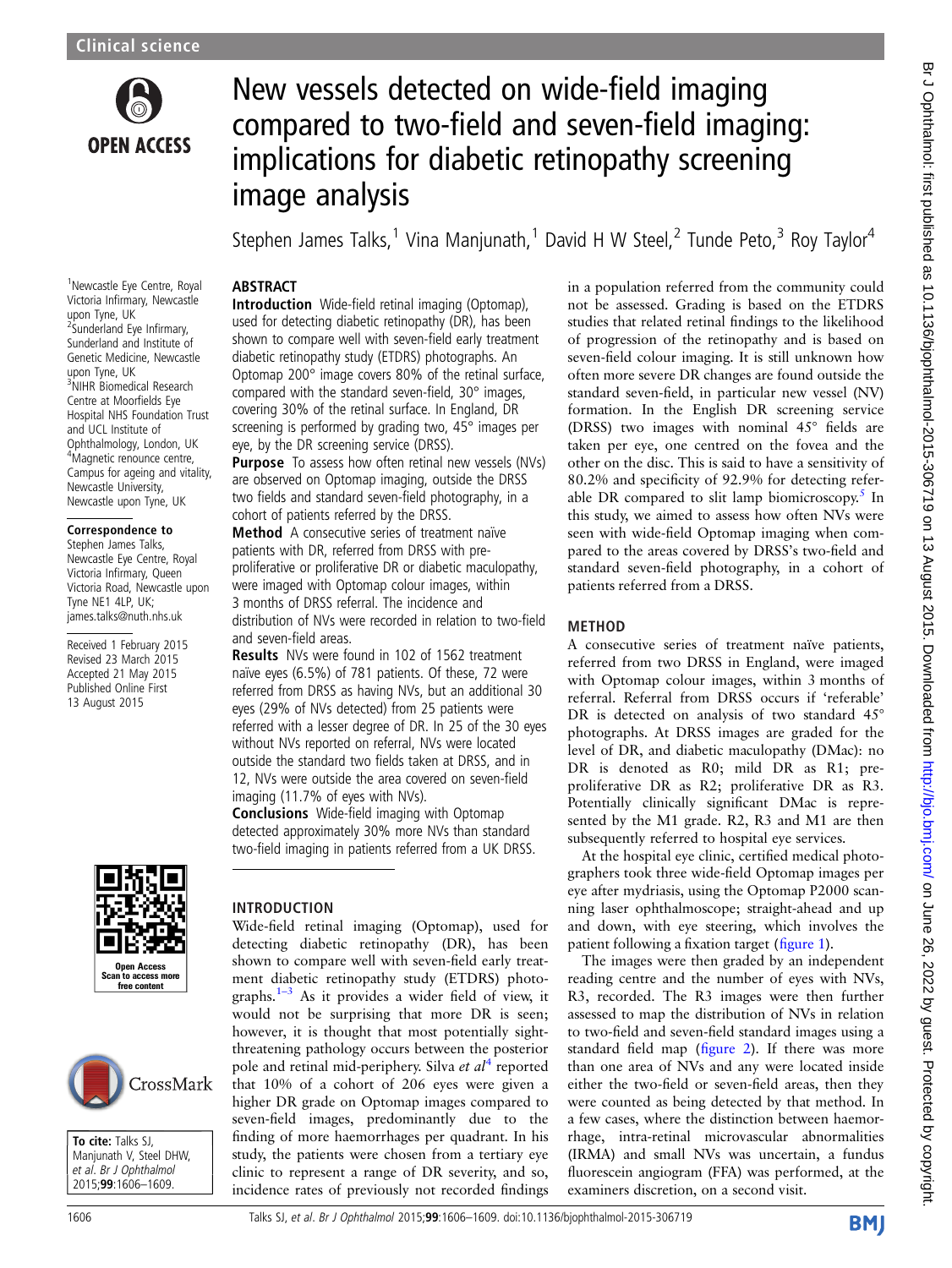<span id="page-1-0"></span>

Figure 1 Red free Optomap images of a left eye of a diabetic referred with maculopathy in the other eye, (R1, M1), the left eye being referred as, (R1, M0). (A) Up-steered, showing new vessels, (B) with zoom, (C) straight ahead showing new vessels outside two fields and on the edge of the standard seven-field images, (D) down steered, showing new vessels and (E) better seen with on zoom.

The images were reviewed using the proprietary image review software (Optos V2 Vantage Dx Review V.2.5.0.135; Optos, Dunfermline, UK). Grading for each wide-field image involved viewing the colour composite, green-wavelength and redwavelength images using all the available image enhancement tools, including localised optimisation and magnification. However, true NVs were recorded only if the NV was present on FFA where available and also where the NV remained clearly visible on the original image once spotted on the manipulated image, where appropriate.

## RESULTS

Independent assessment of the wide-field imaging found NVs in 102 of 1562 treatment naïve eyes (6.5%) of 781 patients referred from DRSS. Of these, 72 were referred from DRSS as having NVs, but 30 eyes (29% of NVs detected) from 25 patients were referred with a lesser degree of DR: 14 were referred as R2 and 16 as R1. In these eyes, 18 had been referred with Dmac, (M1), the other 12 were graded as M0. The fellow eyes of these patients were graded as R3 (proliferative DR) in three cases, R2 in eight and R1 in nine. In nine cases both eyes were referred with R1, having been referred because of DMac.

FFAs were requested in 31 patients where the examiner had some uncertainty between R2 and R3. In 14 of these cases, the examiner had diagnosed NVs and this was confirmed in 10 cases but not found in 4 cases and in 17 cases the examiner thought they were seeing, R2 changes, this was confirmed in 9 cases, but NVs were found in 8 cases.

In 25 of the 30 eyes, in which NVs were not reported on the two DRSS images, the NVs were found outside the standard two-field and in 12 of these outside seven-field (11.7% of eyes with NVs); three were just within the field of view of the two fields but had been referred as R2 with IRMA. Two had very small disc NVs but also had NVs beyond two fields. Images from 23 eyes of the referred 1562 (1.4%) were deemed ungradable on Optomap due to poor image quality.

Figure 1 shows NVs outside two fields and the benefit of using up and down eye steering. [Figure 2](#page-2-0) shows NVs outside seven fields confirmed on FFA.

# **DISCUSSION**

ETDRS seven-field colour imaging is still considered the gold standard for assessing DR; however, it is hard both on the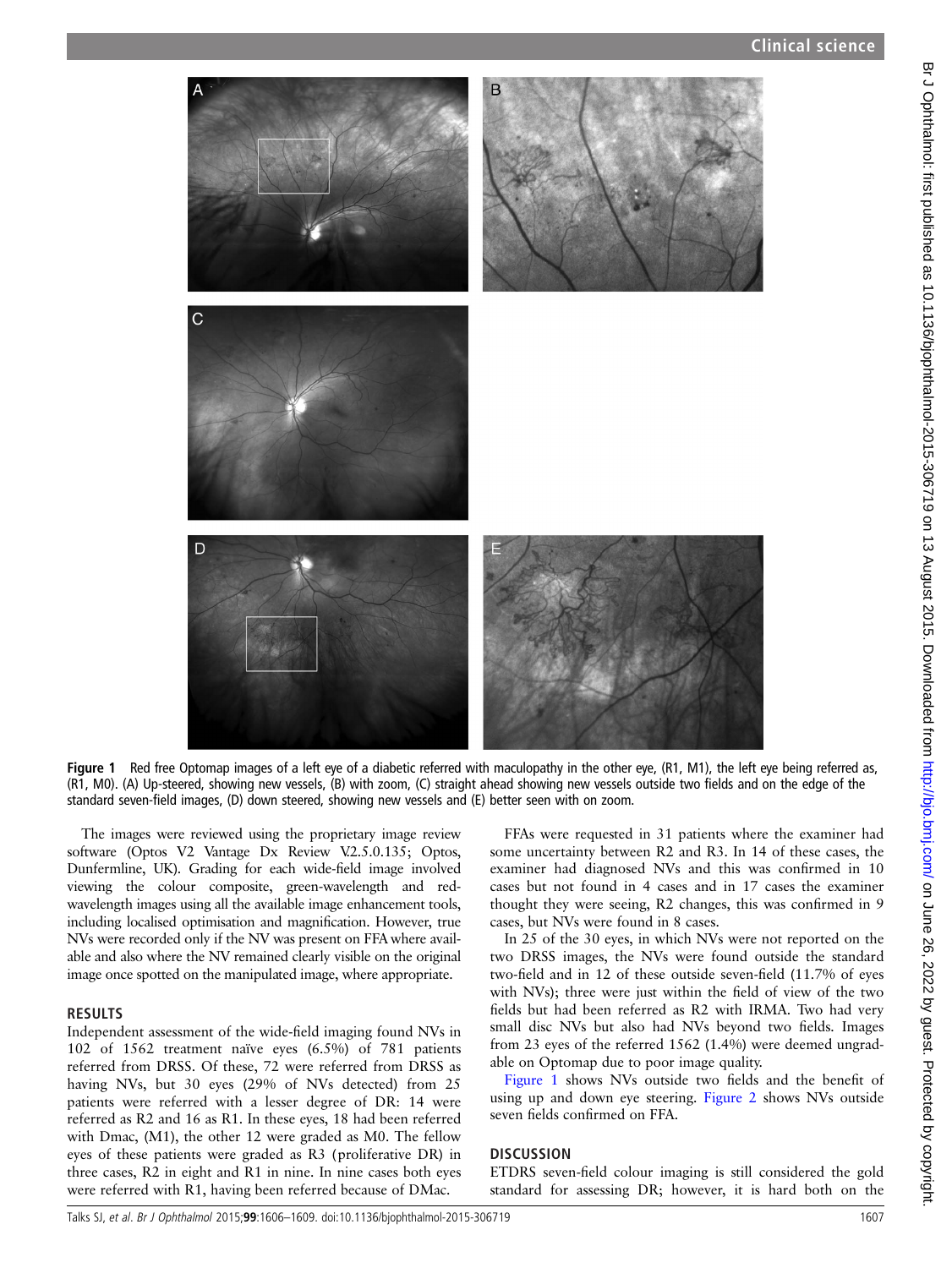<span id="page-2-0"></span>

Figure 2 Red free Optomap and fundus fluorescein angiogram of the left eye of a diabetic referred due to maculopathy, (R1, M1 right; R1, M1 left), showing new vessels outside standard two-field (A); and seven-field (B) in the left eye.

patient and on the photographer to use this protocol in everyday clinical practice. In the Eurodiab paper justifying the use of 45° imaging criteria only 48 eyes were compared.<sup>[6](#page-3-0)</sup> The findings supported the use of two-field imaging as a practical method, with the agreement for correct DR between several examiners, ranging between 28 and 43 of the 48 eyes, mean of 37 eyes. The kappa for interobserver and intraobserver comparisons was good at 0.83 and 0.85, respectively. Two-field imaging, where approximately 80% of patients are imaged yearly, using this protocol meets the appropriate sensitivity and specificity required for a screening programme and was therefore rolled out with scale, as shown by the England DRSS.<sup>[7](#page-3-0)</sup>

In one study, seven-field ETDRS stereo images were ungradable by strict grading criteria in 31.6% and in 15.3% with a more lenient approach. $5$  The same paper reported good agreement for detecting the difference between referable and nonreferable retinopathy between slit lamp biomicroscopy, 2×45° field and 7×30° field photography. However, there was only agreement on finding proliferative DR in 51/88 (58%) patients when comparing seven-field ETDRS stereo images with slit lamp examination. It is not clear how many had already had laser which may have lead to confusion on definitions between active or inactive NVs. In two cases, the clinician found NVs outside seven-field. For the comparison of two-field to sevenfield only correlations between detecting referable from nonreferable DR were presented.

Our study shows that on two-field DRSS imaging there is only a small risk of missing NVs, 30/1562 (1.9%), but these represented 29% of the total number of eyes graded as having NVs. The NVs were found outside even the seven-field area in 11.7%. This is a higher rate than previously reported. In a study of 206 eyes of 103 patients, 10% were given a more severe DR grade with wide-field imaging, using one image per eye. $4$  In relation to our findings, 46 had NVs, but only two of these were found outside the seven-field area (4% of NVs). Our study population was much larger and represents a consecutive series referred from DRSS, rather than a group from a highly specialised clinic.

A study using wide-field FFA on 118 patients found a total of 22 eyes (10%) had pathology visible only outside a simulated seven-field boundary. Of those eyes, 13 had peripheral retinal non-perfusion (8%) and 9 of 54 cases (17% of NVs) had peripheral NV outside seven-field. While using a different technique for identification of cases with NVs, this study draws a similar conclusion to ours on the relative proportion of NVs found outside seven-field.<sup>[8](#page-3-0)</sup> In the cases where we did use FFA some changes were made in the grading and eight additional cases of NVs were found.

One factor that may have led us to detect this rate of NVs was the use of three images per eye, using eye steering, as less pathology is likely to be missed due to defocus or masking from eyelashes.<sup>[9](#page-3-0)</sup> The Optos camera can take a 200° image, but the resolution is best in a central band between the two arcades. The focus for the top and bottom areas of the retina is better by taking the image with the patient looking up and down.

Looking at three images per eye takes extra time compared to one. Montage software is being developed to merge three pictures, which will help with analysis, but is not commercially available yet.

A study comparing wide-field photographs, taken with undilated and dilated pupils, found that this did not statistically change the agreement with seven-field imaging, but reduced the ungradable rate from  $4.5\%$  $4.5\%$  to  $0\%$ .<sup>4</sup> We had an ungradable rate of 1.4% using dilation and three images per eye.

Our patients with NVs not detected on DRSS images were not 'missed' cases, as they were correctly referred for further medical assessment. All registered patients with diabetes are offered annual DRSS photography in England and this has led to fewer patients being referred from DRSS with severe NVs, and so, our incidence figures of more peripheral pathology may be higher than in unscreened populations. It is possible that if patients had small NVs outside the two-field images they would have been eventually referred as more posterior pathology developed.

This study also does not clarify how much risk there is in missing peripheral NVs, as they were not detected as a result of a patient presenting with the complications of proliferative DR, rather as a result of imaging a cohort of patients. However, if NVs are missed on DRSS images, and the patient is referred because of Dmac, appropriate management depends on the clinician detecting these NVs, which may not occur in a busy streamlined macular service. We would therefore advocate the use of steered wide-field images in ophthalmology clinics, and in the future hope that automated software can be developed to allow for fast, reliable and valid identification of abnormal vessels.

Acknowledgements This article presents independent research funded by the National Institute for Health Research (NIHR) under its Research for Patient Benefit (RfPB) Programme (Grant Reference Number PB-PG-0609-19117). The views expressed are those of the authors and not necessarily those of the NHS, the NIHR or the Department of Health. We thank the photography departments at Royal Victoria Infirmary, Newcastle upon Tyne and Sunderland Eye Infirmary for their